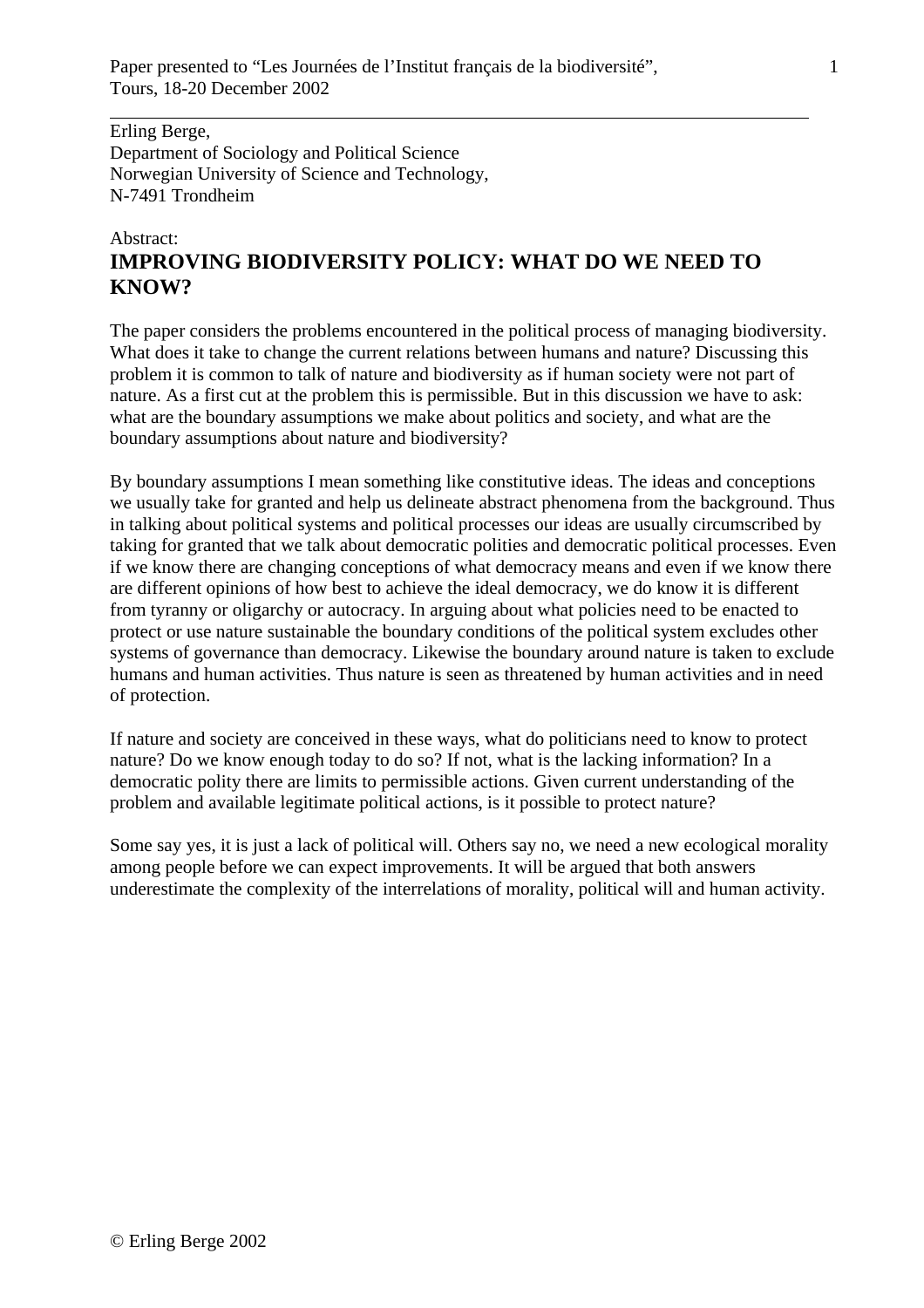Erling Berge, Department of Sociology and Political Science Norwegian University of Science and Technology, N-7491 Trondheim

# **IMPROVING BIODIVERSITY POLICY: WHAT DO WE NEED TO KNOW?**

## **Introduction**

 $\overline{a}$ 

Politics has traditionally been developed on a trial and error basis. Only during the last 50-100 years has policy development based on scientific knowledge been tried, and, admittedly, on balance, not with any remarkable success. But there is no turning back. Social and environmental change occurs at a high and maybe increasing frequency. The environmental problems have to find their solution more quickly than the ordinary trial and error approach can promise.

So, what does it take to develop biodiversity policies based on scientific facts? Definitive answers cannot be promised, but the problem will be discussed.

Listening to public discussions of environmental policy questions is in many ways illuminating. For example, it seems that most people think of nature and biodiversity as if human society were not part of nature. Often the discussion is framed in words showing that people think nature is in a precarious state and needs protection against human predation. Sometimes the most vocal lobbyists of nature advocate rather strong interventions by the state, so strong that they cannot have thought through the implications. Their proposals require other political means than democratic polities allow. In a democratic polity there are particular limits to permissible actions.

Thus the problem needs reformulation. If nature is seen a threatened and society is assumed to be governed by democratic processes, how can we develop good biodiversity policies? What do politicians need to know to protect nature? Given current understanding of the problem and available legitimate political actions, is it possible to protect nature? Some say yes, it is just a lack of political will. Others say no, we need a new ecological morality among people before we can expect improvements. The answers beg the questions: exactly what is political will and where does it come from? And how do you go about creating a new morality?

The questions are of course rhetorical, and the answers are too simplistic. However, "political will" may be a convenient starting point in our investigations of what it takes to govern nature wisely.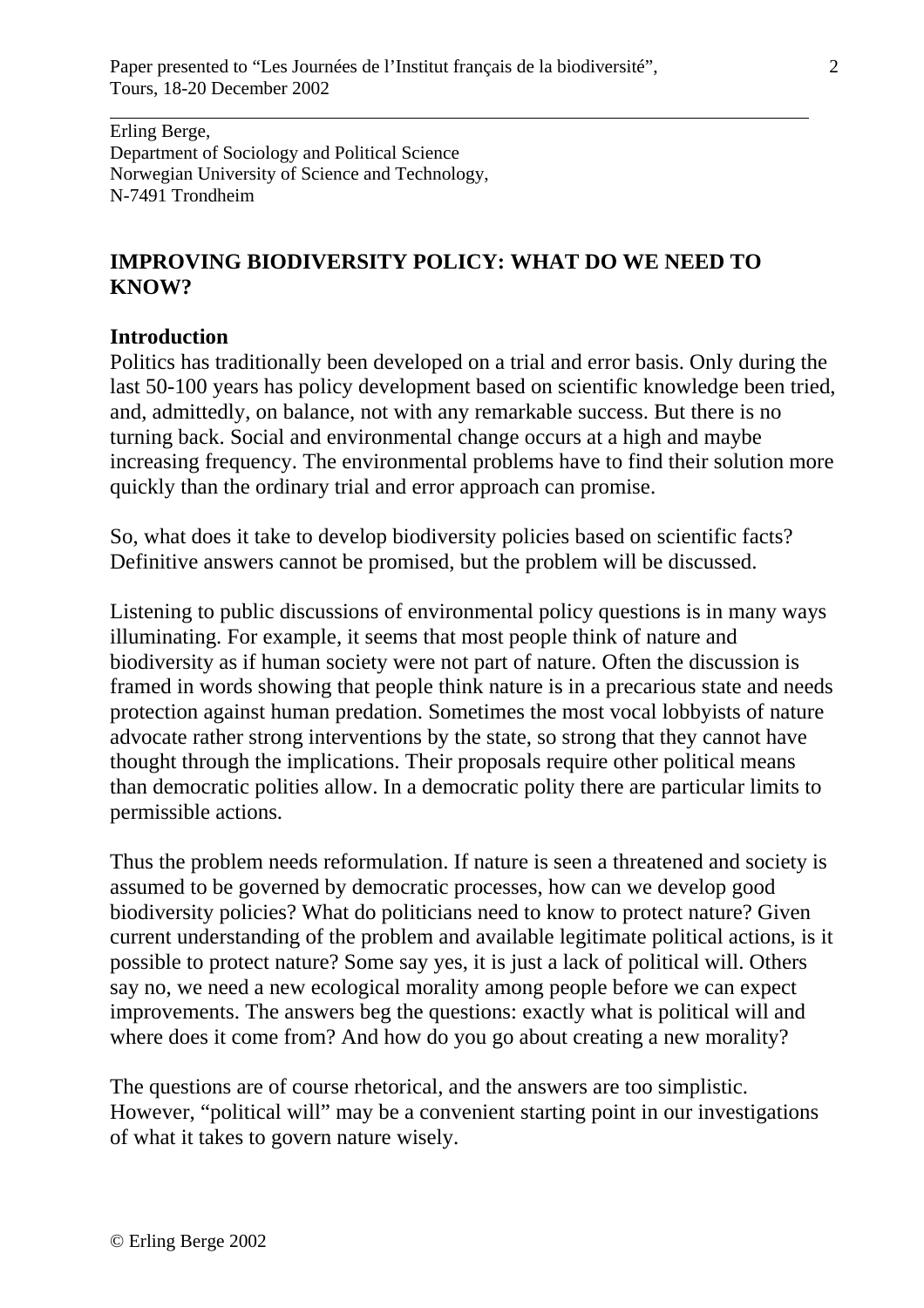The discussion will begin by reviewing two current cases of biodiversity policy in Norway. Then it will go on to review in more general terms the "lack of political will". This leads up to a discussion of what kind of information politicians need to exercise any "political will" they might have. At the end some more philosophical ideas about the development of living systems such as ecologies and human societies will be introduced. Our belief in the possibility of governance of both human societies and natural ecosystems may be in need of some revisions. However, there is no way back to the laissez-faire of ignorance.

#### **Two cases of biodiversity policy in Norway**

 $\overline{a}$ 

Norwegian news media frequently reports on problems in the management of biodiversity. During the last few weeks we have had discussions around two invasive species: Gyrodactylus salaris, a parasite infecting and destroying particularly wild salmon, and Paralithodes camtschaticus, or the King Crab, a commercially very valuable crab transferred to the Barents Sea from the Pacific by the Russians.

These two rather recent introductions to Norwegian ecosystems, one a costly pest, the other a potentially very valuable resource, illuminate in a simplified version some of the dilemmas encountered by a government. Let us take a brief look at the dilemmas.

The Gyrodactylus salaris is unwanted by everybody. Potentially it may destroy most of our salmon rivers. The convention on biodiversity encourages the destruction of alien species and legitimizes drastic actions. The Norwegian authorities have tried to eradicate the parasite from some rivers by poisoning all life in the rivers. They have thus been able to remove the parasite from a few small rivers. In larger rivers they have been less successful. In some of them the parasite has returned. However, questions are raised: How far can we go down this road before the remedy is worse than the problem? Killing all life in a river is not something one should do as a routine policy. There is political will to eradicate the parasite, and we do get action, but does the action solve the problem? The case is open. My point here is that political will is not enough.

The King Crab represents a more complicated problem politically. It is complicated by two factors. First, we know very little about the ecological consequences of this introduction, and, second, it is an international policy issue. The crab was introduced to the Murmansk area by the Russians in the 1960ies. In 1978, as part of the negotiations about a boundary between Norway and Russia in the extended economic zone, they demanded an agreement on the management of the King Crab. It was to be considered a common stock and rules for its management had to be negotiated. Until the stock was large enough, catching the crab should be forbidden. Since its introduction in the 1960ies, the crab has been migrating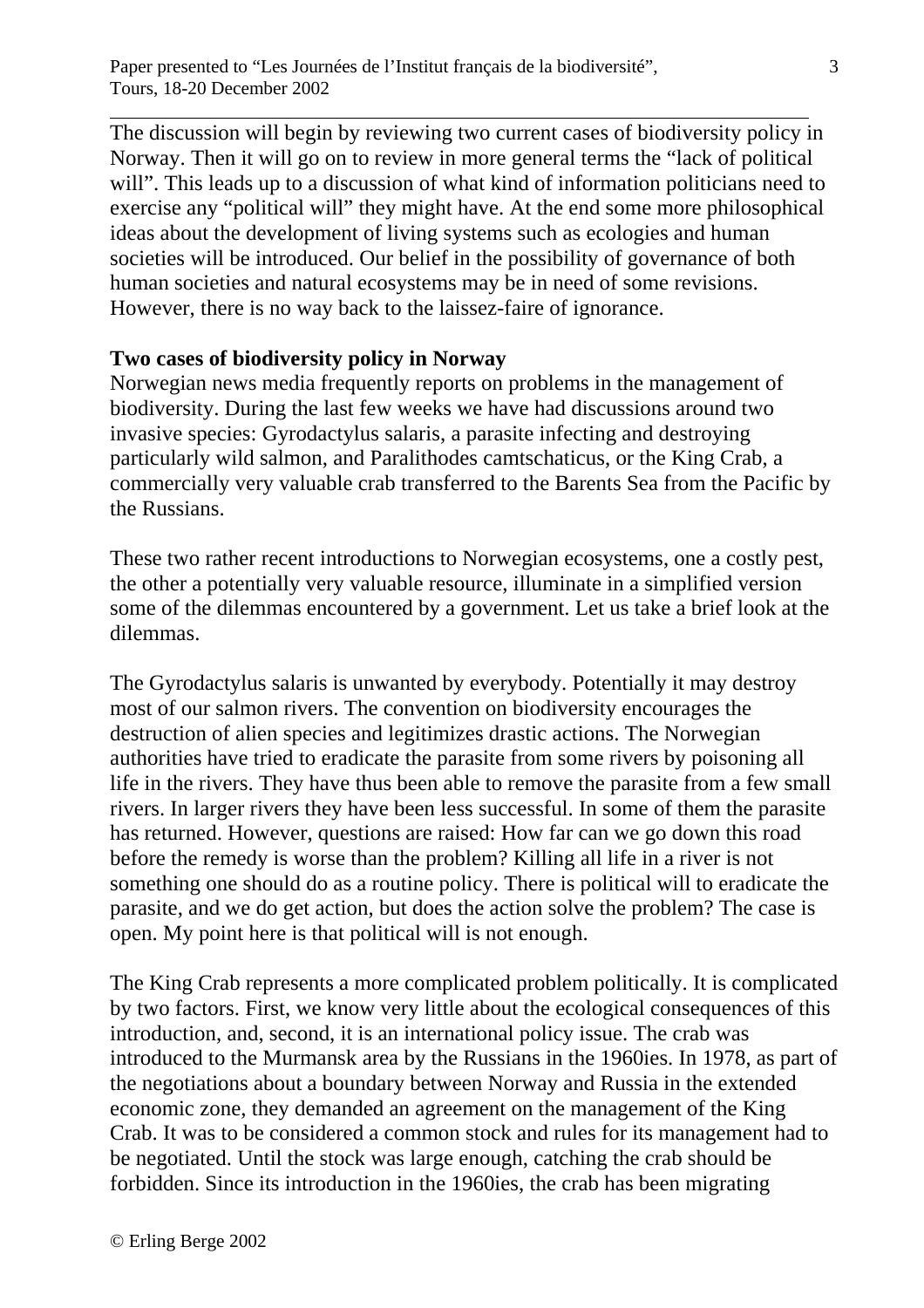westward. By the early 1990ies, the local fishers of Eastern Finnmark were complaining about large by-catches and destruction of their fishing gear. From 1993 on, the Norwegian Institute of Marine Science started to monitor the bycatches and track the spread. By the end of the 90ies, the local fishers had had to abandon some fishing grounds in eastern Finnmark and stories of marine wastelands created by the crabs started to circulate. Could the stories be believed? Nobody knows. Almost no money for research on the ecosystem impacts of the crabs has been available.

By 2001 the Russians agreed that commercial catch of the crab should be allowed, and in 2002, a few of the displaced local fishers of eastern Finnmark were allowed to harvest from the crab stock. During a few weeks effort, they were able to earn 2- 3 normal yearly incomes. They were happy again. However, biologists were more worried than ever. By the summer of 2002 crabs were observed half way to Bjørnøya. If the current population explosion and westward migration go unchecked, what are the consequences for other species? What happens to fish roe deposited on the bottom? What species will be able to escape form the hungry crabs? Will the addition of a commercially valuable species be bought by the disappearance of whole chains of other species? The regrettable fact is that very little is known about such questions. The good news is that in 2003, for the first time, money for looking into ecosystem effects has been added to the monitoring budget. Some might reasonably argue that it has been looking like the governing authorities did not really want to know. Some might despair and say there is a lack of political will.

#### **"Lack of political will"**

 $\overline{a}$ 

From time to time one can see this expression used also in public media<sup>1</sup>. The expression seems to be used as a way of allocating blame to the political system: "They could have saved the ecosystem, but they would not!" Such a reaction may be understandable. However, no matter how tempting the expression may be in our frustrations, we ought to think seriously about where political will comes from. In the case of Gyrodactylus salaris the political will to action obviously comes from the pressure of all the people with economic interests in wild salmon. The lack of "will" to investigate the "gift horse" from the Pacific may likewise be related to the income it potentially may generate.

When we find that the political will is missing, there may be three reasonable interpretations of why it is missing

1

<sup>&</sup>lt;sup>1</sup> For example in the September e-mail conference on "Auditing the ark - science based monitoring of biodiversity" Allan Watt (e-conference chair) 05/09/2002 wrote "Although the current state of monitoring may result from **a lack of political will**, inadequate research also contributes. "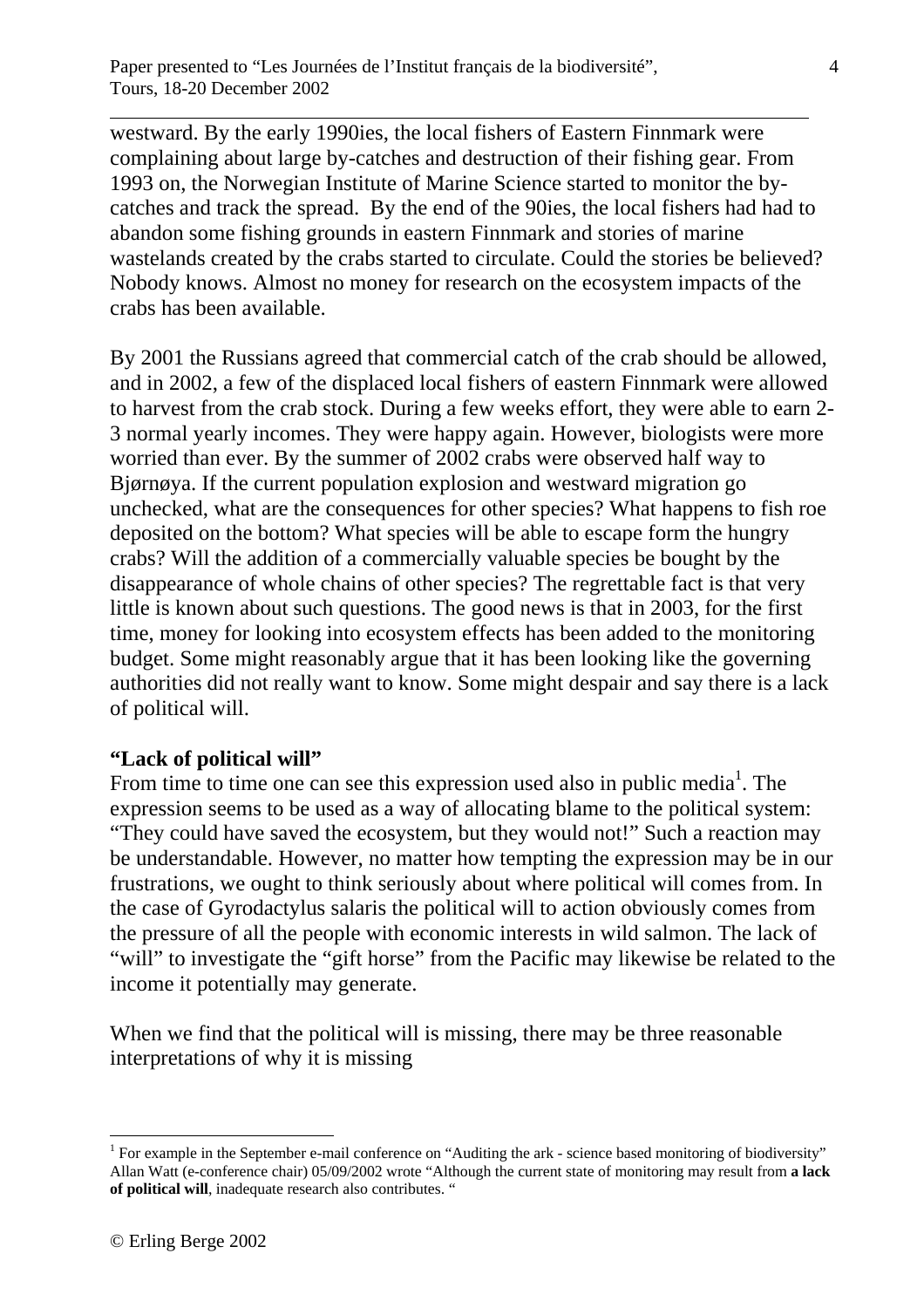- − It may mean that the government really does not believe there is reason to do anything. In a state of ignorance one may be permitted to believe that the King Crab is a valuable additional resource.
- − It may mean that there is a large gap between what the government says it will do, and what it really does. This is not unusual.
- − It may mean the government does not know how to do something they want to do if possible. This is probably more common than the biodiversity lobby likes to think.

However, in neither of the cases is the expression "lack of political will" particularly illuminating or helpful. If the interpretation is either of the first two, the usual outcome of a debate will be to focus on public opinion and stronger lobbying as means to put pressure on the government. It is generally recognized that one source of political will is public opinion. Thus, information to the public is high on the agenda of all research organizations. However, the competition for the attention of the public is fierce. Only unusual or scandalous stories reach the front pages. Concerned journalists or despairing NGO's may be tempted to slant the stories and stretch the facts. Sensations do get the attention of politicians. Sometimes they will throw money at the problem, demanding more research or establish a commission to allocate responsibilities. At other times they become suspicious, doubting the facts behind the stories. Thus, stretching stories and slanting interpretations may backfire. Predicting doom and disaster that do not happen will only detract from the credibility of serious facts.

# **Informed governance of biodiversity**

In general it seems that crying for "political will", or relying on arousal of the public to put pressure on politicians, are poor approaches to the governance of biodiversity. It presumes that we know what to do, and that what we want done can be done within democratic polities<sup>2</sup>.

Usually political will in democratic societies comes from widely shared understandings of a problem and shared opinions about how to go about doing something about it. Thus, information to, and engagement of the public is essential. But developing a shared understanding of a problem even scientists do not really comprehend will at best be a slow process, taking years and years most concerned people say we do not have.

The alternative to support from public opinion and activist lobbying for biodiversity politics is informed government leadership and enlightened policies to counter the dismal trends we observe. However, in this game the rules are quite different. Moral appeals and sensational stories do not work. Scientific facts may

<sup>&</sup>lt;sup>2</sup> For more about democratic governance see for example March and Olsen 1995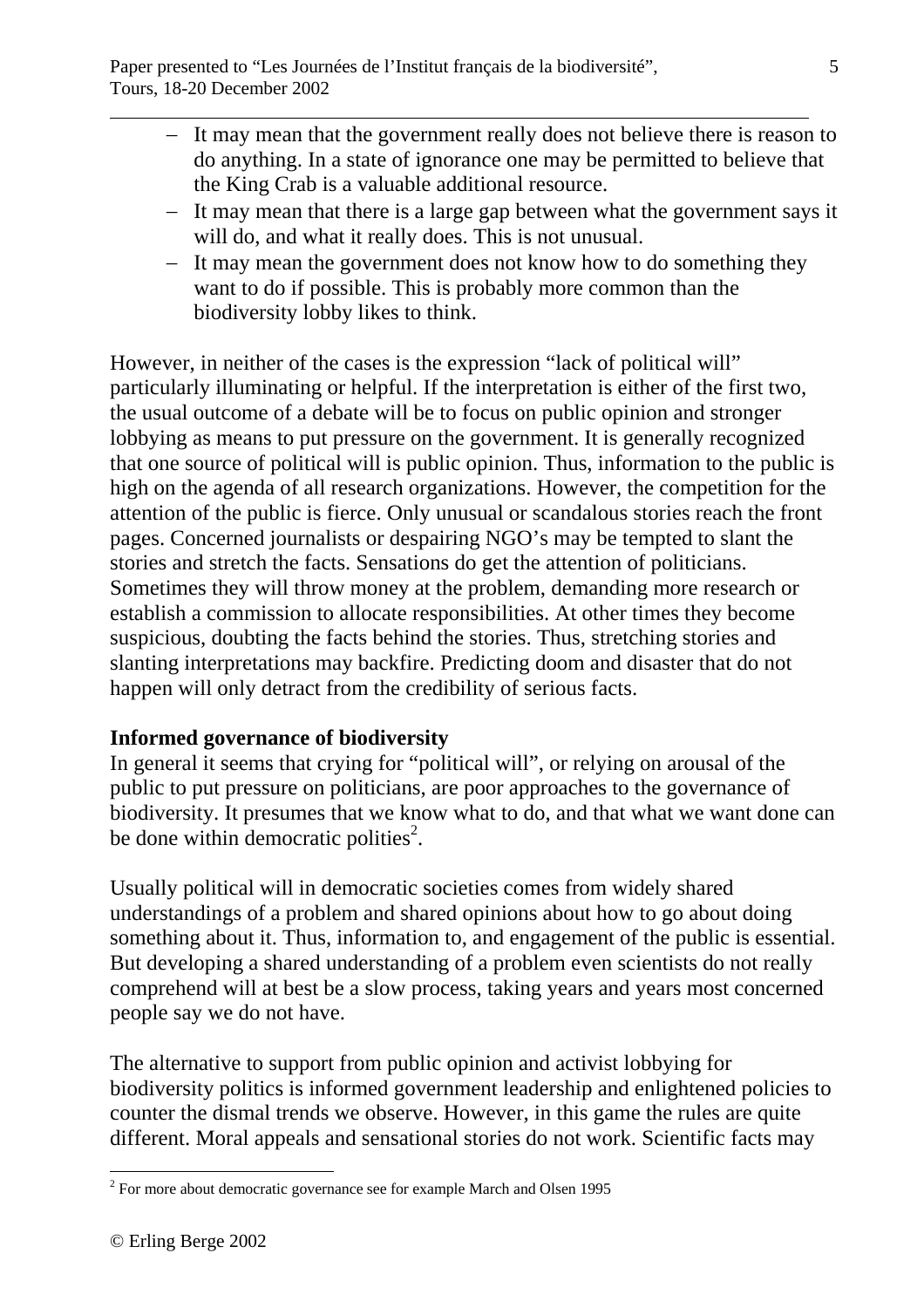be nice by themselves, but politicians will ask, "What shall we do to improve the development"? Unless the facts are accompanied by specific policy advice, assuring specific results for biodiversity, a government will not do much. Even when specific advice is offered, the policy will have to compete for resources with a host of other good causes.

What we need to advice politicians are causal theories linking political action to environmentally preferred outcomes. OK, you may say, isn't that exactly what we offer the politicians?

Looking over some of the available literature shows that one or more of the following factors often are mentioned as causes of natural resource depletion and biodiversity loss

- − The unsustainable high rate of human population growth
- − Deficiency in knowledge and its application
- − The steadily narrower spectrum of traded production from agriculture, forestry and fisheries
- − Legal and institutional systems promoting unsustainable exploitation
- − Inequity in ownership, management, and flow of benefits from biological resources
- − Economic systems and policies that fail to put high value on biodiversity
- − Habitat destruction
- − Introductions of alien/ exotic species

I am sure you have seen similar lists. The list has at least two interesting features.

First, it does not say anywhere: bad governance! Even though disastrous policy outcomes like war and large scale population displacements may rival anything in destructiveness of nature.

Second, and maybe of more practical significance: where are the policy variables in the list? Take for example population growth. In democratic countries population has almost stopped growing and except for immigration it may, during the next 50 years, start to decline. In much of the rest of the world population growth seems to be a very touchy issue even though there are very many good reasons to reduce it besides concern for the environment. There also is a fairly effective public policy that will reduce population growth: increasing education for women. This is by itself a policy one might want to follow for a host of reasons besides it impact on population growth. Yet, education of women is not promoted, at least not very strongly.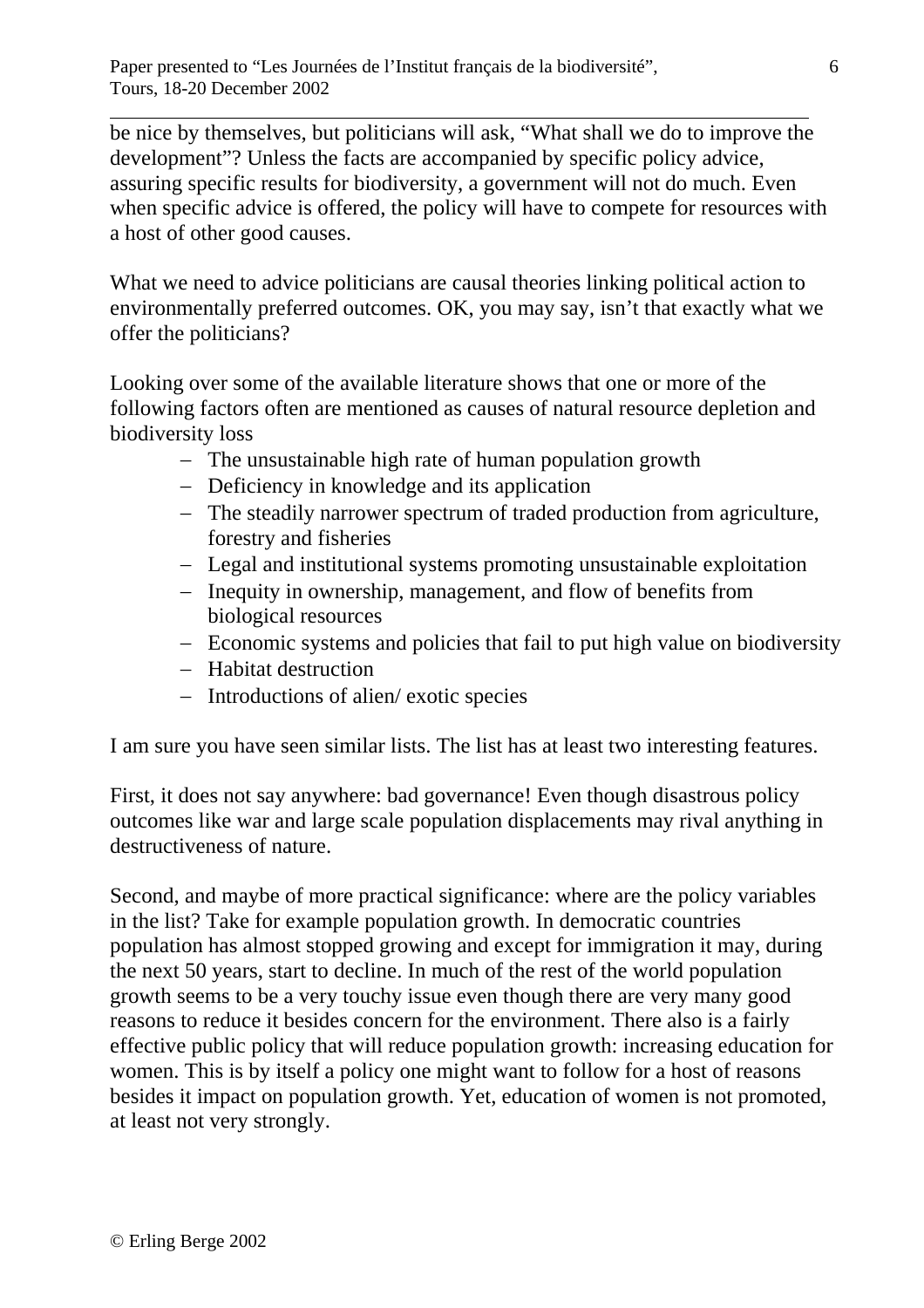We also should ask about the facts in this "obvious" link between population and resource depletion. Is it as simple as it appears? A meta-analysis of the link between population and deforestation concludes with no direct relation (Palloni 1994). The impact from population variables to deforestation was mediated by interactions and indirect links. Fairhead and Leach (1996) show how, in the wake of new village settlements, forests grow where no forest grew before.

The point is that general statements linking social change to loss of biodiversity is singularly unhelpful to informed policy development. Even the more specific questions of how to stop the invasion of Gyrodactylus salaries or Paralithodes camtschaticus do not have any feasible answers. Recently a politician in the Norwegian Parliament demanded that the King Crab be eradicated, just as the Convention on Biodiversity advices for introduced species. It is a rather incredible demand given the circumstances. Nobody can seriously believe it is possible. Unrestricted license to catch the crab may be the only force that could slow down the spread of the crab sufficiently to give the ecosystem at least some time to adapt. It might even give us time to find out about the consequences of the introduction. However, that is exactly what the agreement with the Russian authorities does not allow.

We have to recognize that policy development always has to balance competing interests. Only solid facts about problem development, probable consequences, and feasible remedies can compete with the short term lure of profits. To have any chance at all in the game of informed political decision-making, we need causal theories linking political decisions and actions to specific changes in biodiversity. Moreover, the link between decisions and outcomes must be proven by facts, and not based on wishful thinking. Can such causal theories be established?

Let us look at what it takes. In particular, let us leave aside the big bad problems, the easily grasped but politically difficult issues, such as war, displacement of people, rainforest destruction, oil-spills in the mega class etc. Let us look at what Emily Russel (1993) calls the subtle impacts on ecosystems.

# **The subtle impacts on ecosystems**

In the Cary-conference in 1991 Emily Russel divided human impacts on ecosystems into

- − The Good
- − The Bad, and
- − The Subtle

While human activities clearly have both singularly beneficial and destructive impacts on biodiversity, the most important class of impacts in the long run is the subtle. Russel maintained that biologists for long had tended to ignore the last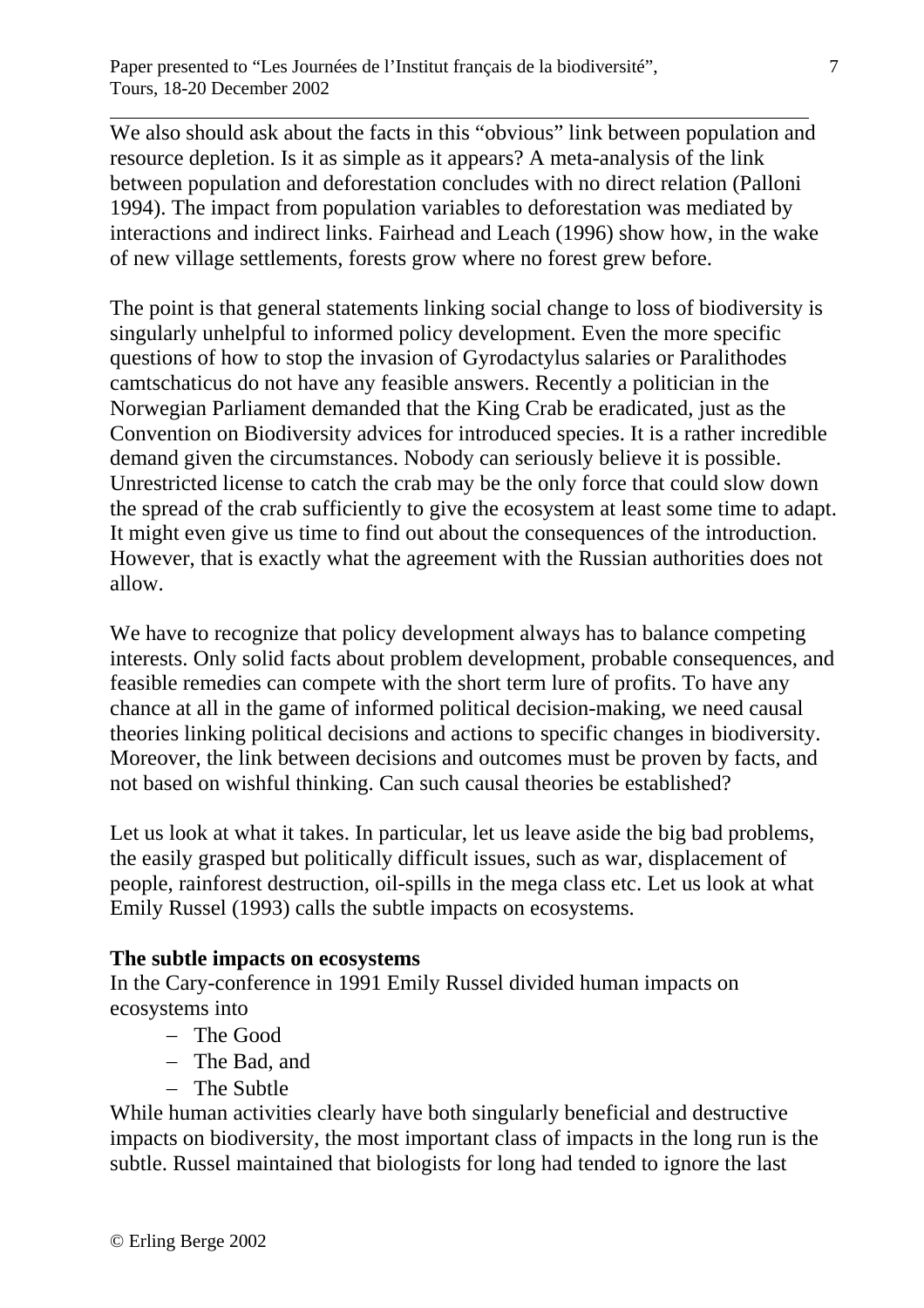class. This class is important not only because it mostly has been ignored. It is important because it poses challenges more in line with how democratic polities redirect their development. Democratic polities seldom resort to dramatic revolutionary shifts in policy no matter what some politicians may claim or want. The development comes in small steps, one at a time, taking society down uncharted paths not necessarily going where politicians thought they wanted to go but nevertheless driven by political action. Cumulatively the steps define the direction. By solving small problems and improving current practice marginally a new practical morality may emerge, ultimately with implications also for the big bad problems.

Let us take a brief look at one example where subtle impacts can be observed. Oliver Rackham (1989) study "The Last Forest. The Story of Hatfield Forest." provides a fascinating study of the intimate interrelations between a forest ecosystem and the humans living off it or in other ways depending on its resources. Among the many issues Rackham discussed was the apparent changing composition of trees in the forest. Studies of pollen deposits show that traditionally the most important tree species in Hatfield Forest were Ash, Maple, Hazel and Oak. Rackham found that since about 1920 new types of trees had started to invade the forest, most notably birch. He asked himself why and tried to find explanations. He noted that both oak and birch have changed behavior. Oaks have more or less lost the ability to sprout from their seeds and birch has started to prosper on all kinds of soils, not just sandy soils. However, he found these internal ecosystem changes insufficient as explanations for the fairly rapid changes observed.

The changes in the forest were also caused by activities of humans and animals. He noted that

- − Around Hatfield there were planted coniferous trees several places. Not all plantings were successful. As the coniferous trees died or were logged the openings in the forest were easy prey for the birch seeds. This established a large area of birch close to Hatfield. The birch seeds were only waiting for openings to establish themselves in Hatfield.
- − In 1924 a large part of Hatfield forest was logged.
- − The fences around the logged areas had not been kept in order. This gave both cattle and deer free access to browse on the coppices, thus preventing these from re-establishing themselves.

Thus he concluded that logging and browsing created opportunities, particularly for birch to expand into Hatfield. The changes in the composition of tree species in the forest were related both to changes in the internal dynamic of the ecosystem and to the ordinary daily activities of humans in and around the forest.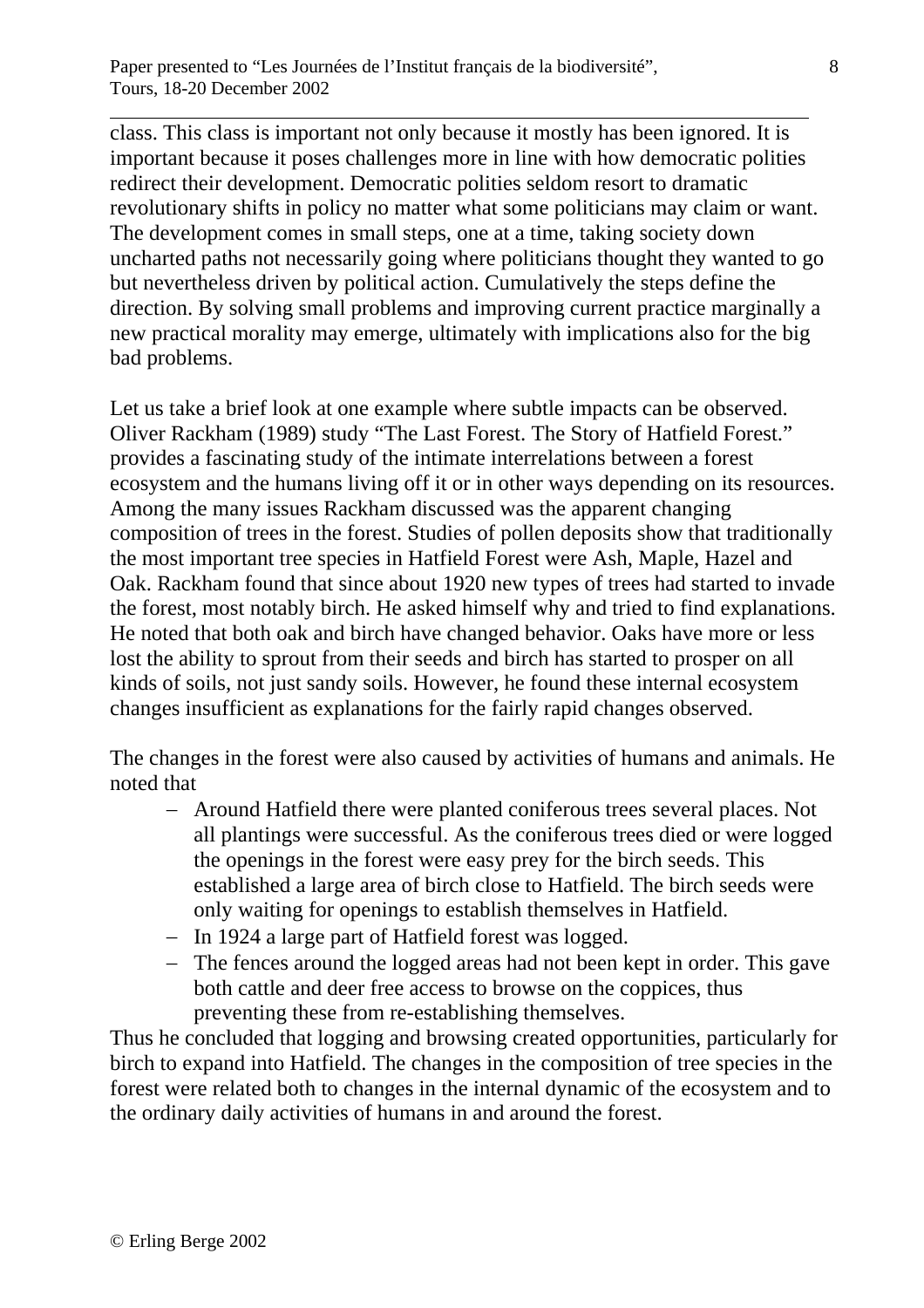**Finding causal relations between human activity and ecosystem change**  Rackham's study of Hatfield Forest is a very detailed case study using both historical data on humans and forest, as well as intimate knowledge of forest ecosystems. Returning now to the problem of giving policy advice, we may ask if it is conceivable that such relationships as those detected in Hatfield can be generalized. For example, if we do not want birch to replace oak, what can we do given that birch has adapted and become better at surviving on all kinds of soils and oak has problems sprouting from its seeds? A reasonable conclusion based on Rackham's study would be to adapt the rules governing logging, planting, and fencing.

However, the general lesson for biodiversity policy is the fact that policies have to affect people before they can impact biodiversity. Only as people change their behavior, for example by fishing more or less crabs, by cutting more or less oak timber, or by building and maintaining fences or not, will biodiversity be affected.

For the scientific study of the relation between policy variables and ecosystem characteristics this means that investigations of causal links need to focus on analytical units where human activities and ecosystem dynamics can meaningfully be linked, just as in Hatfield forest (see also Ostrom 1995). The analytical unit must be the smallest unit relevant to human motivation and decision-making. In most cases, we will recognize such units as property units (or land tenure units). Ecosystems will of course be larger than this, but also human activity systems will be larger than the analytical units are. Still, the property unit is the place where human motivations and activities directly can affect ecosystems. There the forces of human society and the forces of nature meet and we can observe an outcome.

However, locally generated impacts of human activity are not alone. Sometimes they may not even be the most important factors. We need to include impacts from a distance in time and space both from ecosystems and from human societies. Modern societies impact on local parts of ecosystems from a distance through such means as acid rain and other kinds of fall-out from the sky, substances brought by rivers or irrigation water, humanly generated noise or light, far off fragmentation of landscapes, tourist activities displacing or concentrating ecosystem activities, etc. Besides such impacts from a distance we need to understand the internal dynamic of the social system. We need to see how the historical path of distant changes in society: changes in the governance system, the economy, the markets, etc. impact the local social system through changes in the motivation driving the local actors. Small shifts in the relative price of work in the timber industry compared to work in other industries may cumulatively protect (or destroy) larger areas of forest than any political will may be able to.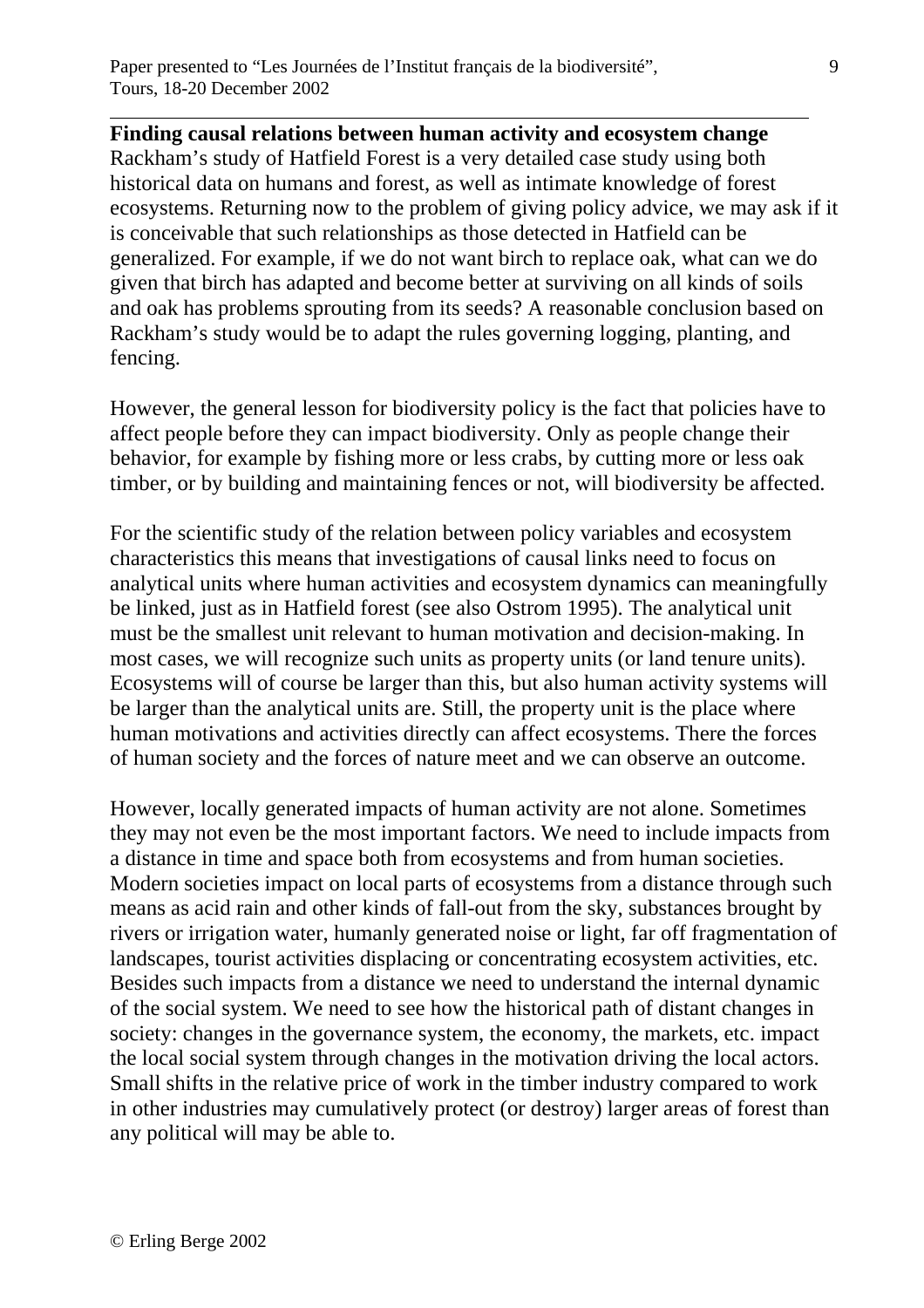The local impact of the internal dynamic of an ecosystem, the links between ecosystems as observed on a property unit and the dynamic of the functional ecosystem need explicit inclusion along with local boundary conditions. Without the human impact local geo-physical characteristics such as length of season, variation in temperature, soil type, amount of precipitation, orientation and inclination of habitat, elevation above sea, and local characteristics of natural disturbances together with the long-term trends in climate change will shape and the local ecosystem characteristics and condition its dynamic. In addition the ability of different species to flourish and compete may evolve. Rackham gives us a glimpse of how such changes may interact with human activities. However, the problems of correcting for the internal ecosystem dynamic are for this writer basically unknown. For the discussion it will be assumed that a reasonable approximation can be found.

In addition to locally observed direct and indirect impacts from ecosystem and human society we also need to account for local variations in climate and its long term trend. For ecosystems this is a major driving force. However, also human societies react to changes in climate and adjust behavior. Climate and its rate of change are clearly relevant as causal factors for locally observed characteristics. They are also relevant as indirect causal factors for relevant changes in the dynamic impacts from both ecosystems and human societies.

The discussion so far seems to structure the problem of investigating causal relations between human activities and ecosystem changes like this: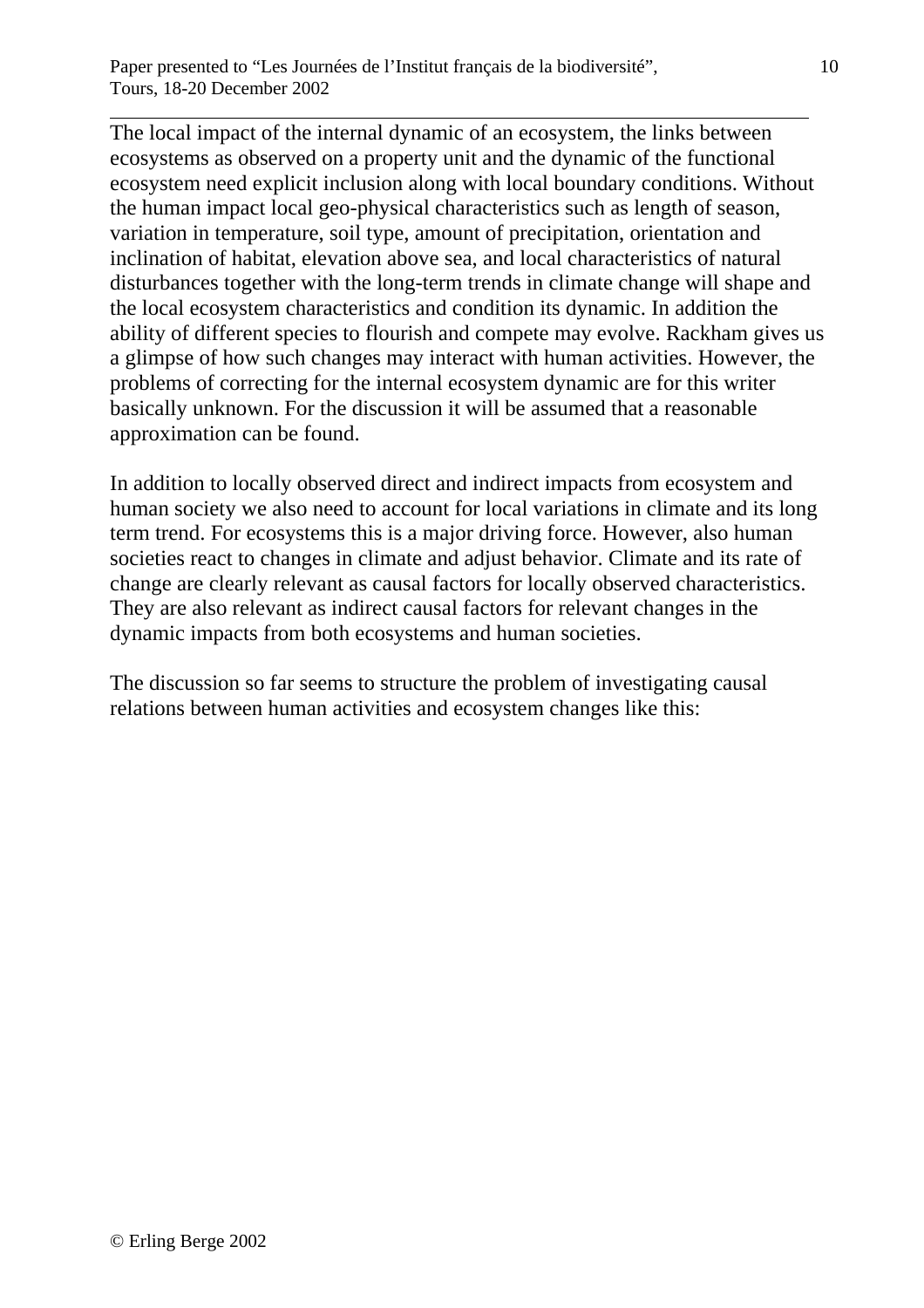

The symmetry in how the ecosystem and the social system enter the model is intended and based on a view of both systems as living, evolving systems with emerging properties. It should also be noted that we can structure the discussion of how ecosystems and climate affect human activities in the same way by changing the direction of causation to run from the locally observed ecosystem parameters to locally observed human activities. Causal impacts run both ways. However, here we shall confine the attention to implications this model might have for empirical investigations of the causal link from social system to ecosystems.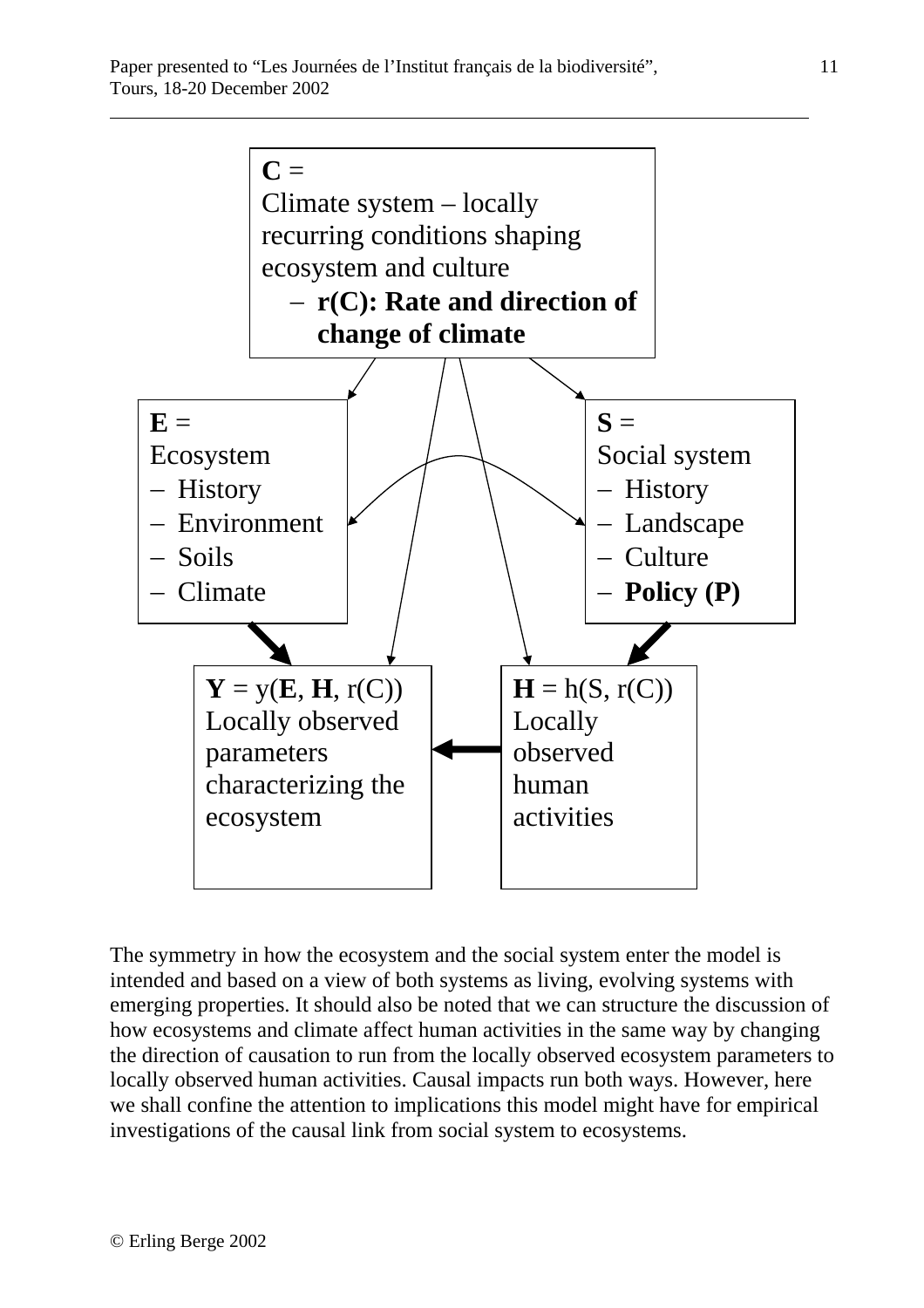# **Empirical investigations**

 $\overline{a}$ 

In order to empirically determine the causal links between policy variables (or political instruments) and ecosystem states, it would seem reasonable, as a first approximation, to apply regression techniques. Using regression techniques we need observations permitting tests of hypotheses like  $\rho(y_i, p_i) = 0$ , establishing direction of significant impact from a well defined policy variable to a well defined ecosystem parameter after control for other factors with an impact on the ecosystem parameters. If we are able to estimate true regression parameters,  $\beta_k$ , for the impact of a policy variable we also want to rank these, establishing which policy variable has the largest impact on each ecosystem characteristic.

If  $\varepsilon$  is the error term satisfying appropriate distributional assumptions conforming to the regression model applied, we may write

$$
Y = y(E, H, C, r(C), \varepsilon),
$$

where Y, E, H, C, and r(C) are vectors of appropriately defined parameters.

To study the impact of policy variables net of all other causal variables we must assume that the group of policy relevant variables (P) can be separated from other variables in the equation. H must be decomposed into the groups P, S-P, and r(C).  $Y = f(E, P, S-P, C, r(C), \varepsilon).$ 

The actual functional form needs not concern us here. We are only looking for an outline of the practical problems we will encounter in the investigation.

The difficulties are many. If we set aside the substantial problems in defining the vectors E, P and S-P, the problems of using regression techniques are determined by the assumptions which go into the different kinds of models. Some of these are generic and will be the same for all kinds of regression models. The most relevant assumptions from a practical point of view are:

- − The requirement of a simple random sample of localities where both ecosystem parameters and human activities are observed.
- − The requirement that all relevant variables are observed.
- − The requirement that all relevant variables have sufficient variation.

The requirements of a simple random sample where all relevant variables are observed are fundamental, and ensures that only the observed variables can have an impact on the dependent variable. Thus estimated impacts of policy variables will be the true impacts, other variables being held constant. Selecting a simple random sample may pose some difficulties, but more important at this stage of the discussion is the question of what we mean by "relevant variable". The number of variables and the requirement that they all vary within the sample will to a large extent determine how many cases one needs for the analysis and how the sampling have to be performed.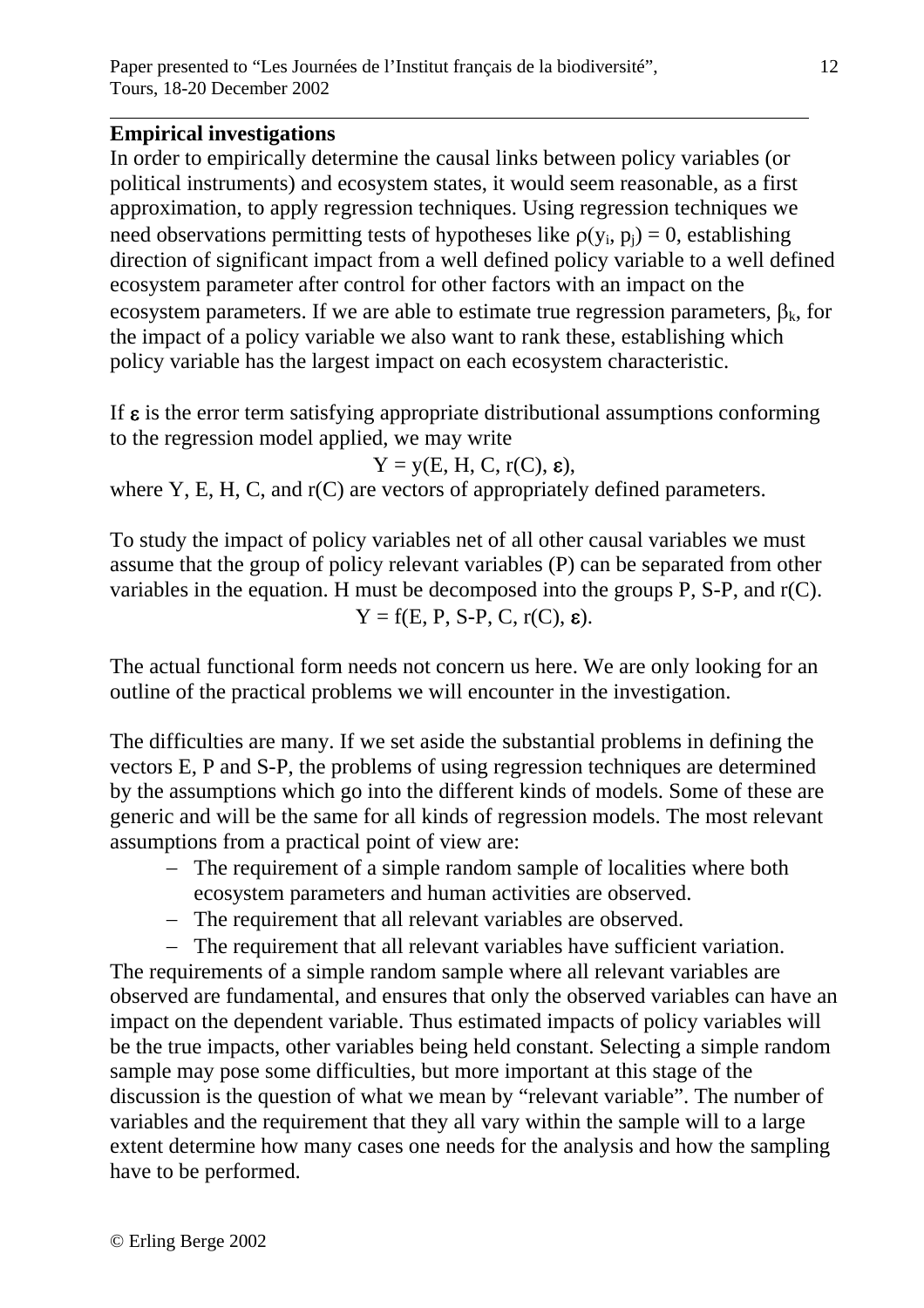Any variable that has a causal impact on an observed ecosystem characteristic is obviously relevant. However, also variables that cause co-variation between some ecosystem aspects and some social system characteristic are relevant. In general, because of correlations and interactions among variables across groups, it is difficult a priory to exclude some group of variables.

#### For example:

 $\overline{a}$ 

**Correlations of Ecosystem and Culture**: A long line of studies, particularly in anthropology, documents that there are mutual adaptations between the ecosystem and the culture of a local community. Long time interactions between humans and nature will shape both the ecosystem and the practices and beliefs of the people<sup>3</sup>. Since cultural practices also correlate with policy, leaving cultural variables out of the analysis will confound the estimate of the impact of policy.

**Interaction of Climate and Culture**: In addition to, and maybe independent of, the adaptations between ecosystem and culture there will be a cultural adaptation to climate<sup>4</sup>. Communities will adapt to changes in climate by using resources in new ways and by revising values and priorities. These changes will have observable outcomes on behaviours. It also seems reasonable to assume that the size of impact of a given practice (for example clear cutting of forest) will be contingent on the climate. If climate variables are left out of the model, the estimates of the impact of culture will be confounded with those of climate.

**Interactions of Climate and Ecosystem**: Ecosystems adapt to prevailing climate<sup>5</sup>. Length of seasons and variations in snow cover and precipitation are only the most obvious conditioning factors affecting the dynamic of naturally occurring disturbances. Since the rate of change in climate varies among localities, also the rate of change needs to be included as a correcting factor.

The general conclusion is that because of correlations and interactions among variables from various groups, they all need to be included if we want true estimates of the impact of policy variables. This means that the number of variables will be very large. Since regression techniques require more cases than variables to determine causal impacts, the number of cases will be even larger than the number of variables. In addition, we need to keep in mind the requirement that all variables vary. For example, many policy variables will be constants within a single country. The size of the sample is maybe the largest practical problem.

<sup>1</sup>  $3$  For a recent survey see Bates and Plog 1991, also Bennett 1976, Vayda (ed.) 1968, and Forde 1934 surveys the same theme. Also Folke and Berkes 1995.

<sup>&</sup>lt;sup>4</sup> To some small extent, local climate may be affected by such activities as humanly created changes in tree cover. However, the important direction of causation in this case will be from climate to culture.

<sup>&</sup>lt;sup>5</sup> See e.g. Walker and Steffen 1997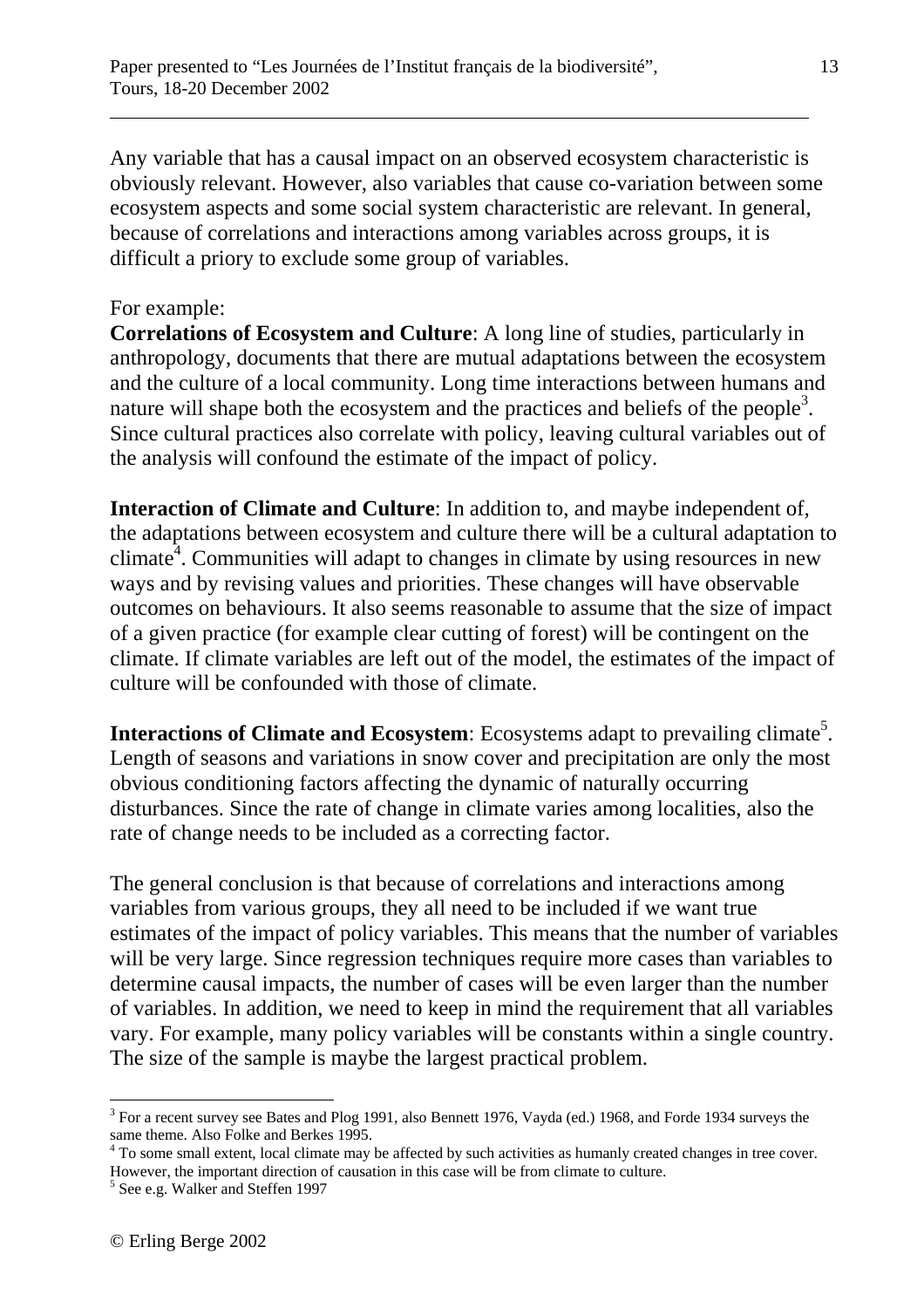In the world of social science an investigation of the impact of politically manipulated variables on ecosystems will be a mega project rivaling in cost anything known to this writer. In the world of biological science it may be different. Be that as it may. The point is that it is possible to improve on the traditional trial and error approach also in biodiversity policy questions. However, it is costly.

# **Causality in living systems**

 $\overline{a}$ 

Having reached this conclusion, however, we need to step back a bit and think hard on the question of whether the suggested approach really will help us determine causal connections. And if not, is it still worth doing?

Causality is a difficult concept. In order to establish causal connections the basic requirement is that "other things being equal", that we were able to include all relevant variables. This amounts to a complete list of all initial and boundary conditions of the system we study. If this requirement is met, we are assured that our estimates, within the sampling error, are true estimates of the impact of causal forces. We are confident that the ecosystem will respond to equal quantities of impacts in the same way, every time. Hence, we are able to predict outcomes and able to advice on changes in policy.

However, there can be presented reasonable arguments that the assumption of a complete listing of all initial and boundary conditions relevant for a study of system changes is untenable not only for human societies, but also for biospheres. Stuart Kauffman (2000) in his book "Investigations" argues this rather convincingly. He first conjectures that it probably is theoretically impossible to state the initial and boundary conditions for a biosphere. However, he argues, even if we grant that there perhaps is a theoretical possibility, it probably is practically impossible within the lifetime of the universe to enumerate all initial and boundary conditions relevant for the evolution of a biosphere. And moreover, the practical problems are of such a nature that it also is impossible to establish the distributions required for a statistical study of the possible outcomes.

The conjecture sounds familiar. The debates about research methods and goals for research in social science revolve around the question of predictability. What we are most interested in, social change and innovation are inherently unpredictable. On the other hand, most of human activity is rather routine and repetitive. People do react in predictable ways to changes in their physical and social environment. Hence local and short term predictions are feasible.

One reason for the practical impossibility of stating initial and boundary conditions completely is that for every stimuli and every level of stimuli there are vastly more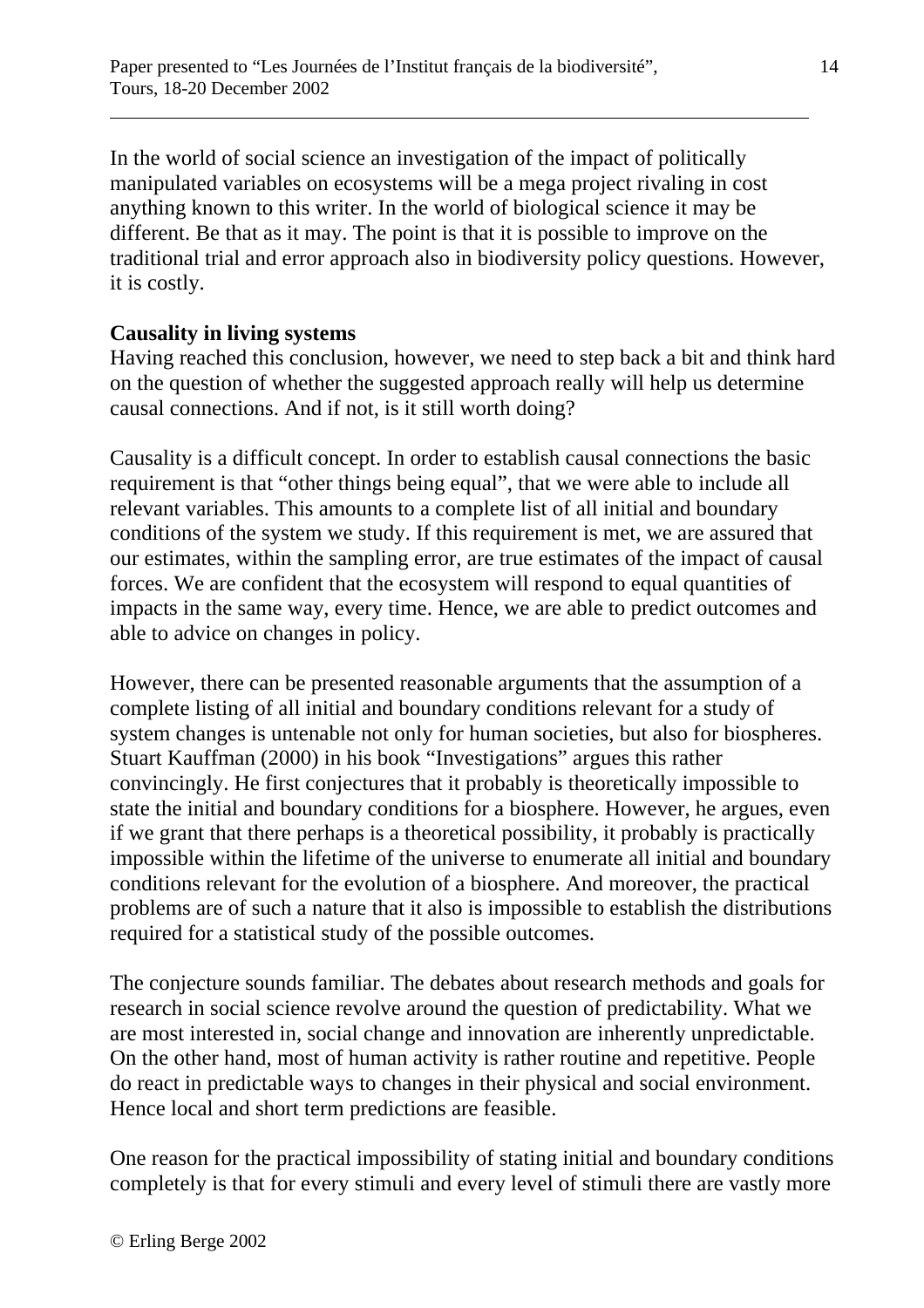possible responses than what in reality can happen and therefore be observed. With no practical way of listing the state space of our problem analytically, life will always have a potential for surprising us. Life is inherently unpredictable. Yet, it is not chaotic. In hindsight, we do see the paths taken and the causes forcing the development.

Oliver Rackham in his careful study of Hatfield forest is able to weave together ecosystem dynamic and social dynamic in a way explicating the evolution of the forest. We get a glimpse of understanding of why the forest is as it is today. We see where human intervention has caused small disasters and we see how the ecosystem has responded to ordinary human activities. However, we are not allowed to think that the same interventions and activities will elicit the same development elsewhere. A case study like this does not establish causal theories.

So what will the results of an integrated large-scale study be? If we cannot establish causal connections, what do our findings mean?

If we have to abandon the ambition to generalize, we will at least be able to establish empirical connections with some validity in the short run and for the areas studied. How good we are at selecting relevant variables will determine how good our predictions are, and for how long they will be valid. As long as the goal of protecting biodiversity is clear, this will be a vastly better guide to policy than ordinary trial and error. However, it also means that results are not guarantied. We need to supplement any policy intervention with a learning program<sup> $6$ </sup>. Every change in policy should be viewed as an experiment from which we can learn.

#### **Conclusions**

 $\overline{a}$ 

It should be noted that the choice of policy instruments or policy variables are strictly circumscribed in democratic polities. The debate around differences between democratic polities and other kinds of governance systems may not be conclusive, but there are some strong indications that some kinds of policy instruments are impossible to use regularly in democratic societies. Among these are all policies that rely on physical coercion of large groups of people, or largescale takings of established property. In general, it is conjectured that systematic violations of human rights will generate political and social backlashes that negate and aggravate any possibly laudable goal one wants to further by such policies.

This means we have to put aside all grand revolutionary solutions. In democracies choice of policy instruments need a foundation in the values and opinions of the public in order to have a beneficial impact. What politicians actually can use are the subtle tools of ordinary democratic political action, the piecemeal and small

1

<sup>6</sup> See for example recommendations from Hall 1981